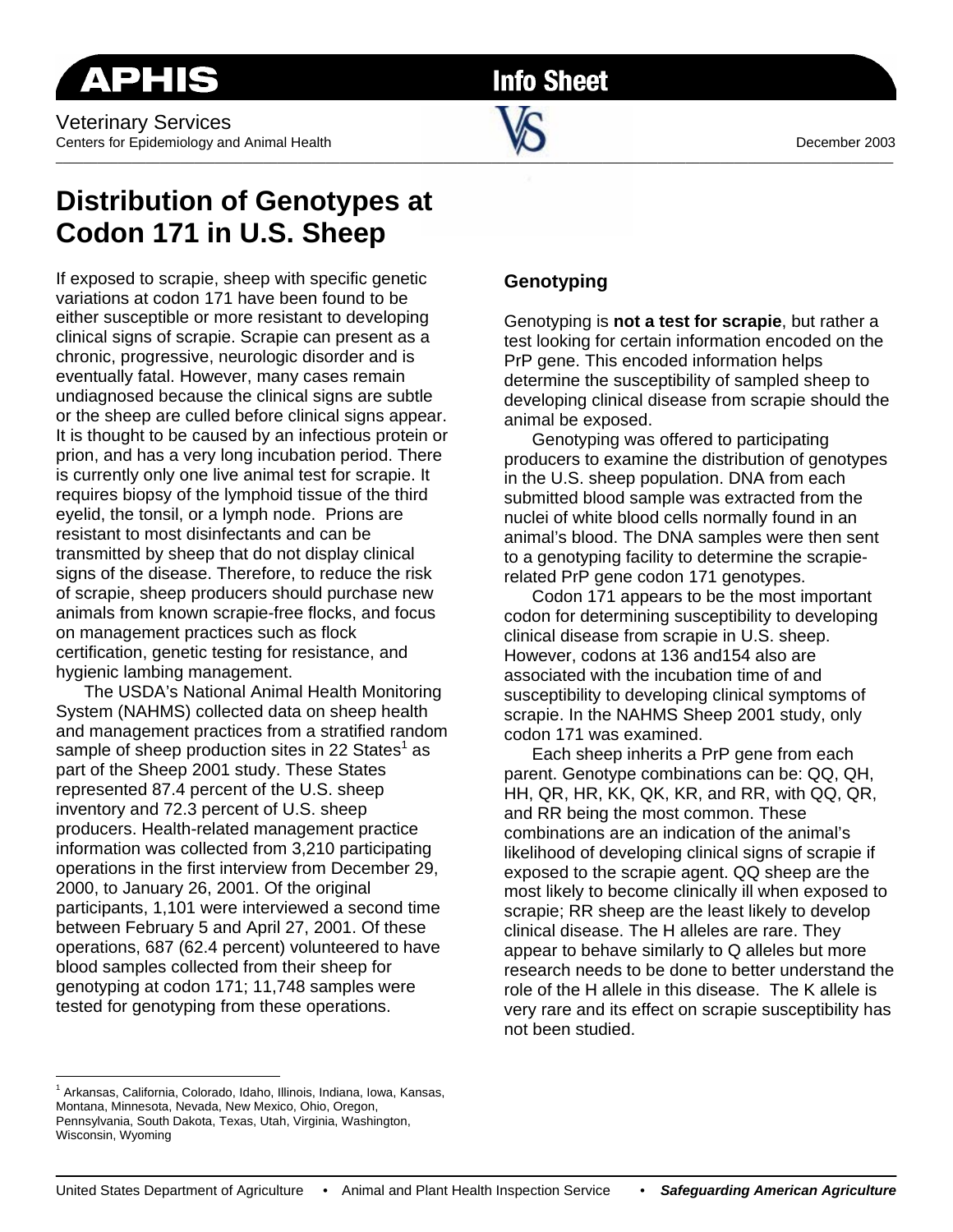#### **Current Management Practices Related to Genotyping at Codon 171**

With careful record keeping and strict breeding practices, genotyping can be a useful tool in the prevention and control of scrapie. Of the 92.6 percent of operations that had at the very least heard of scrapie, 10.8 percent reported using genetic selection to control or prevent the disease. Of those operations, three-fourths (76.8 percent) selected replacement rams that were genetically less susceptible to scrapie (e.g., RR alleles), and about one-fourth (27.0 percent) selected genetically less susceptible ewes (Figure 1). Most of the operations that reported the method of genetic selection as "other" (8.5 percent) indicated they kept a closed flock or did third eyelid testing for scrapie.

**Figure 1. Percent of Operations (10.8 percent) That did any Genetic Selection for Scrapie Control, and of Those, Percent of Operations That Carried Out the Following Practices**



### **Results of NAHMS Testing**

The following results may not be representative of all sheep in the sample population. Overall, 11,748 blood samples were genotyped. Samples were collected from animals representing the following breeds: Border Leicester, Cheviot, Clun Forest, Columbia, Corriedale, Dorset, Finnsheep, Hairsheep, Hampshire, Jacob, Karakul, Lincoln, Merino, Montadale, Navajo Churro, Oxford, Polypay, Rambouillet, Romney, Romanov, Scottish Blackface, Shropshire, Southdown, Suffolk, Targhee, Texel, and crosses. The most common breeds were Suffolk (24.1 percent), Rambouillet

(17.0 percent), Dorset (8.7 percent), Columbia (7.1 percent), and Targhee (5.5 percent).

The distribution of genotypes for all sheep was: 39.1 percent QQ; 44.1 percent QR; 16.0 percent RR; and 0.8 percent H allele variations (QH, RH, HH) as shown in Figure 2 (no test was conducted for the K allele). Although for some breeds very few animals were tested (e.g., seven Scottish Blackface sheep), all breeds tested had at least one animal with an R allele.

**Figure 2. Percent of All Sheep by Genotype**



There was a difference in distribution of genotypes between black-faced breeds and whitefaced breeds (Figure 3). Because face color was not requested on the testing form, it was assumed the actual face color of the animal tested was typical of the reported breed. Black-faced breeds included: Hampshire, Oxford, Southdown, Suffolk, Navajo Churro, Romanov, Karakul, Clun Forest, Scottish Blackface, and black-faced crosses. White-faced breeds were all others that could be defined, apart from hairsheep. Black-faced breeds had a higher percentage of QQ animals (44.0 percent) than white-faced breeds (36.5 percent). Non-British origin black-faced breeds (Karakuls, Romanov, Navajo Churro) had a high percentage of RR genotype animals (25.3 percent) compared to all other black-faced breeds (12.7 percent).